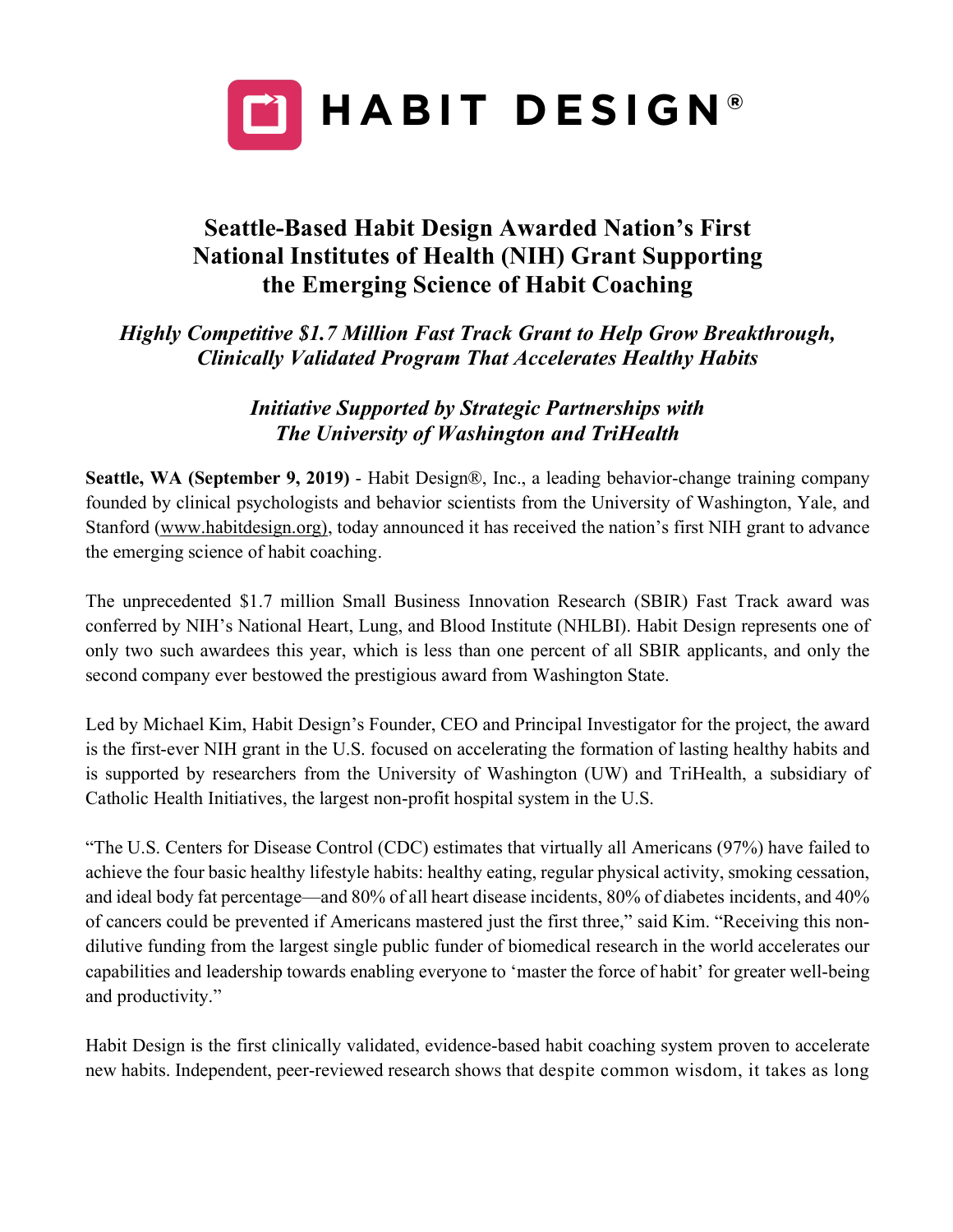as 66 days (not 21 as many believe) or more to form the habits that really matter. Data also shows that nearly 80% of those trying to create new habits give up after just six weeks.

Research featured by the American Psychological Association shows Habit Design efficiently and effectively automates habit formation of 83% of study participants in just nine days. The breakthrough is an integration of more than 100 clinically validated, evidence-based behavior change protocols through a simple, personalized, and easy-to-use daily training program, supported by live, clinical psychologists and an optional smartphone app.

Kim added, "More than 100,000 people from more than 500 companies have applied Habit Design training to create more than one million new healthy habits, covering everything from daily exercise, nutrition, sleep, mindfulness, smoking cessation, productivity, and leadership habits."

The NHLBI SBIR Fast Track grant combines both a "Phase I" feasibility study and a "Phase II" clinical trial over a three-year period. The grant will apply Habit Design's program to accelerate the formation of new habits to people at risk of metabolic syndrome (MetS) at work. In the United States, metabolic syndrome (MetS) is a major public health crisis that affects more than one-in-three American adults and increases the risk of cardiovascular disease, Type 2 diabetes, and several forms of cancer. Research suggests that addressing MetS through the workplace could significantly benefit employee health and employer healthcare costs.

## **Partnerships with UW, TriHealth Integrate Breakthrough Program into Healthcare**

The grant will showcase the innovative contributions of two pioneering organizations in the emerging field of habit coaching: the UW Alcohol and Drug Abuse Institute and TriHealth. Together, they will train and support more than 400 patients and their health coaches as the first healthcare organizations to lend research support to a federally-funded initiative for training habit formation.

"Our enthusiasm in partnering with Habit Design is related to our commitment to support the use of evidence-based practices in health behavior change, and to our outstanding initial success testing Habit Design internally among our own corporate wellness health coaches—93% of whom were successful in applying Habit Design towards automating a new daily habit within just nine days," said Terri Hanlon-Bremer, VP of TriHealth Employer Solutions. "To our knowledge, no other habit training protocol has matched this degree of success."

"Habit Design is a breakthrough behavior change system that supplements one-on-one coaching with a simple yet elegant synthesis of multiple behavior change techniques, supported by a state-of-the-art smartphone application," says Dr. Susan Stoner of UW and Co-Principal Investigator of the project. "Integrating well-established habit formation strategies with principles of behavioral economics and